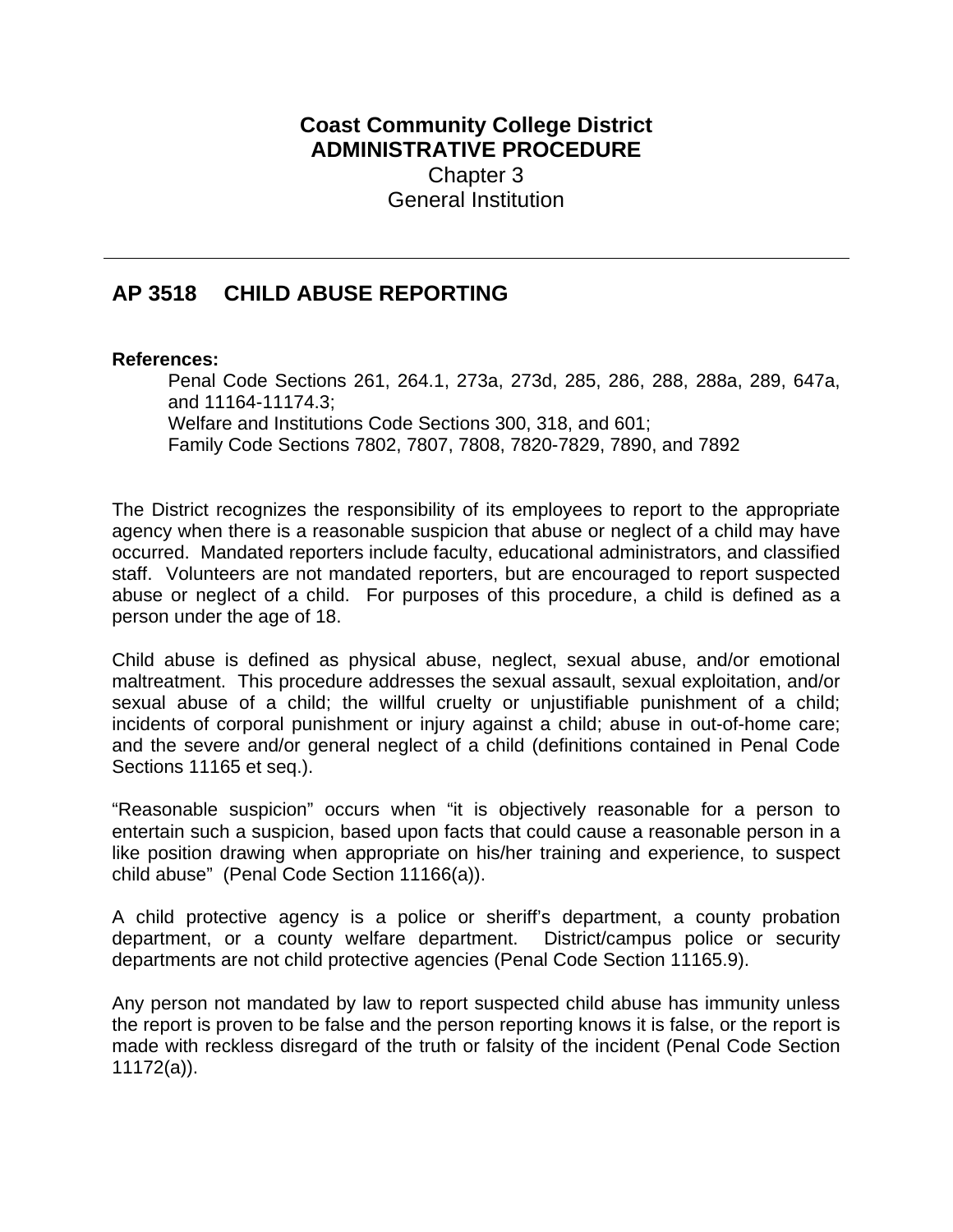Reporting is an individual employee responsibility. An employee making a report cannot be required to disclose his/her identity to the employer (Penal Code Section 11166(h)). However, a person who fails to make a required report is guilty of a misdemeanor punishable by up to six months in jail and/or up to a \$1,000 fine (Penal Code Section 11172(e)).

Mandated reporters must *immediately* report any reasonable suspicion of child abuse to a local child protective agency and follow up with a written report within 36 hours. Employees shall report suspected child abuse to:

- Local law enforcement, or
- The County of Orange Social Services Agency
	- o By calling 714-940-1000 or 800-207-4464 (24 hours a day, 7 days a week).

Child abuse reporting forms are available at the following website:

## http://ag.ca.gov/childabuse/pdf/ss\_8572.pdf

The written report may be mailed or submitted by facsimile or electronic transmission.

No mandated reporter who reports a known or suspected instance of child abuse shall be civilly or criminally liable for any report required or authorized by the Penal Code. Any person other than a child care custodian reporting a known or suspected instance of child abuse shall not incur any liability as a result of making any report of child abuse, unless it can be proven that a false report was made and the person knew that the report was false. (Penal Code Section 11172(a))

When a college administrator releases a minor pupil to a peace officer for the purpose of removing the minor from District property, the administrator shall take immediate steps to notify the parent or guardian regarding the release of the minor to the officer, and regarding the place to which the minor is reportedly being taken (Education Code Section 87044), *except* when a minor has been taken into custody as a victim of suspected child abuse, as defined in Penal Code Section 11165 or pursuant to Welfare and Institutions Code Section 305. In those cases, the official shall provide the peace officer with the address and telephone number of the minor's parent or guardian.

Non-accidental physical injury is considered to be a health and safety emergency; and parental consent is not required for release of student information under the Family Education Rights and Privacy Act, or the California Student Records Act (Education Code Sections 76200 et seq.).

Information relevant to the incident of child abuse may be given to an investigator from a child protective agency who is investigating the known or suspected cause of child abuse (Penal Code Section 11167(b)).